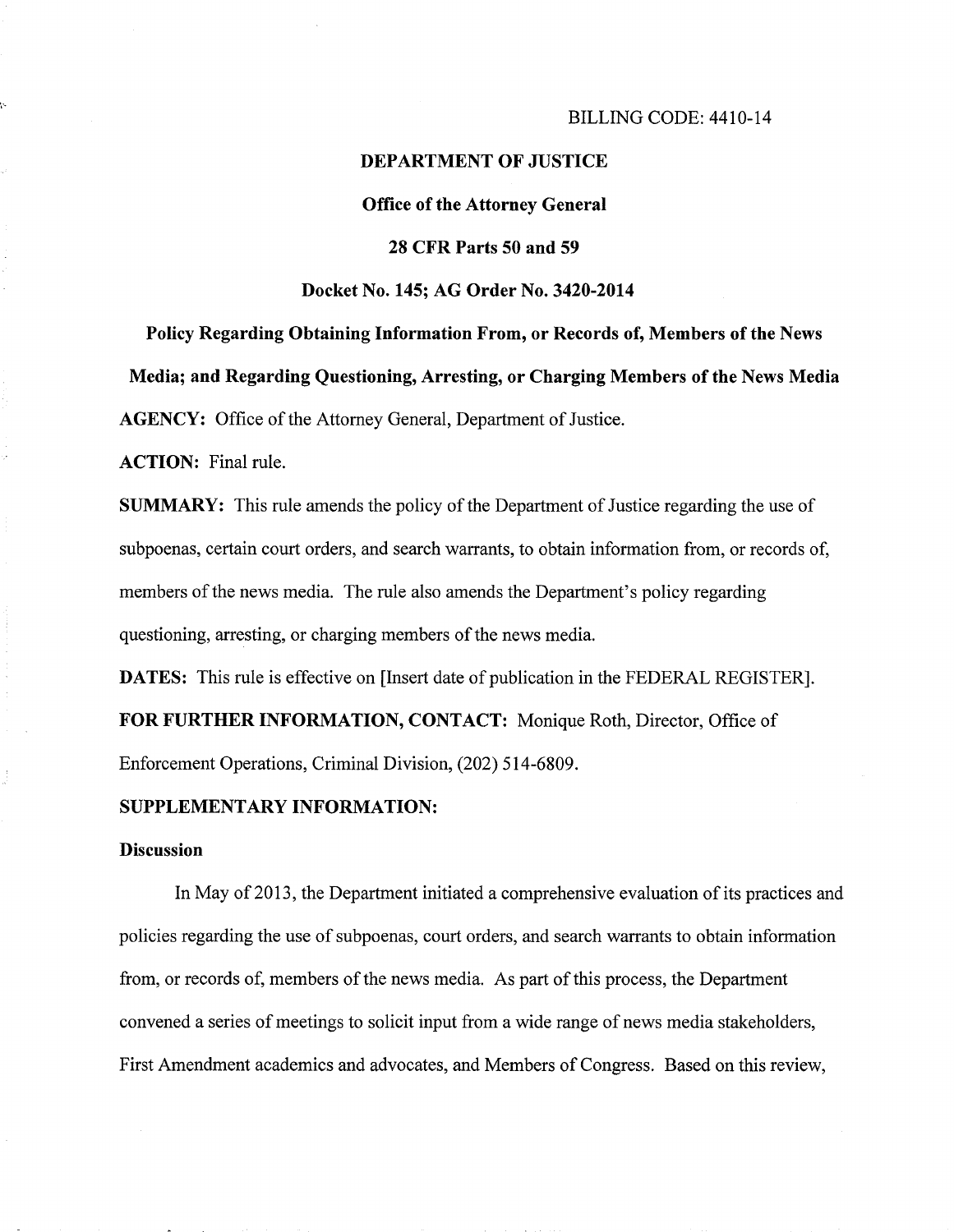the Department issued a report on July 12, 2013, announcing changes to the Department's policies.

This final rule revises the existing provisions in the Department's regulations at 28 CFR 50.10. The revisions are intended to ensure that, in determining whether to seek information from, or records of, members of the news media, the Department strikes the proper balance among several vital interests: (1) protecting national security, (2) ensuring public safety, (3) promoting effective law enforcement and the fair administration of justice, and (4) safeguarding the essential role of the free press in fostering government accountability and an open society.

The revisions also ensure more robust oversight by senior Department officials; centralize the internal review and evaluation process; set out specific standards for the use and handling of information obtained from, or records of, members of the news media; and extend the policies to cover the use of subpoenas, court orders issued pursuant to 18 U.S.C. 2703(d) and 3123, and search warrants.

The changes to the policy also strengthen the presumption that Department attorneys will negotiate with, and provide advance notice to, affected members of the news media when investigators seek to obtain from third parties communications records or business records related to ordinary newsgathering activities.

A cross-reference to the new policy has been added to part 59, pertaining to documentary materials held by third parties.

#### **Regulatory Certifications**

#### *Administrative Procedure Act, 5 US.* C. *553*

Because, for purposes of the Administrative Procedure Act, this regulation concerns general statements of policy, or rules of agency organization, procedure, or practice, notice and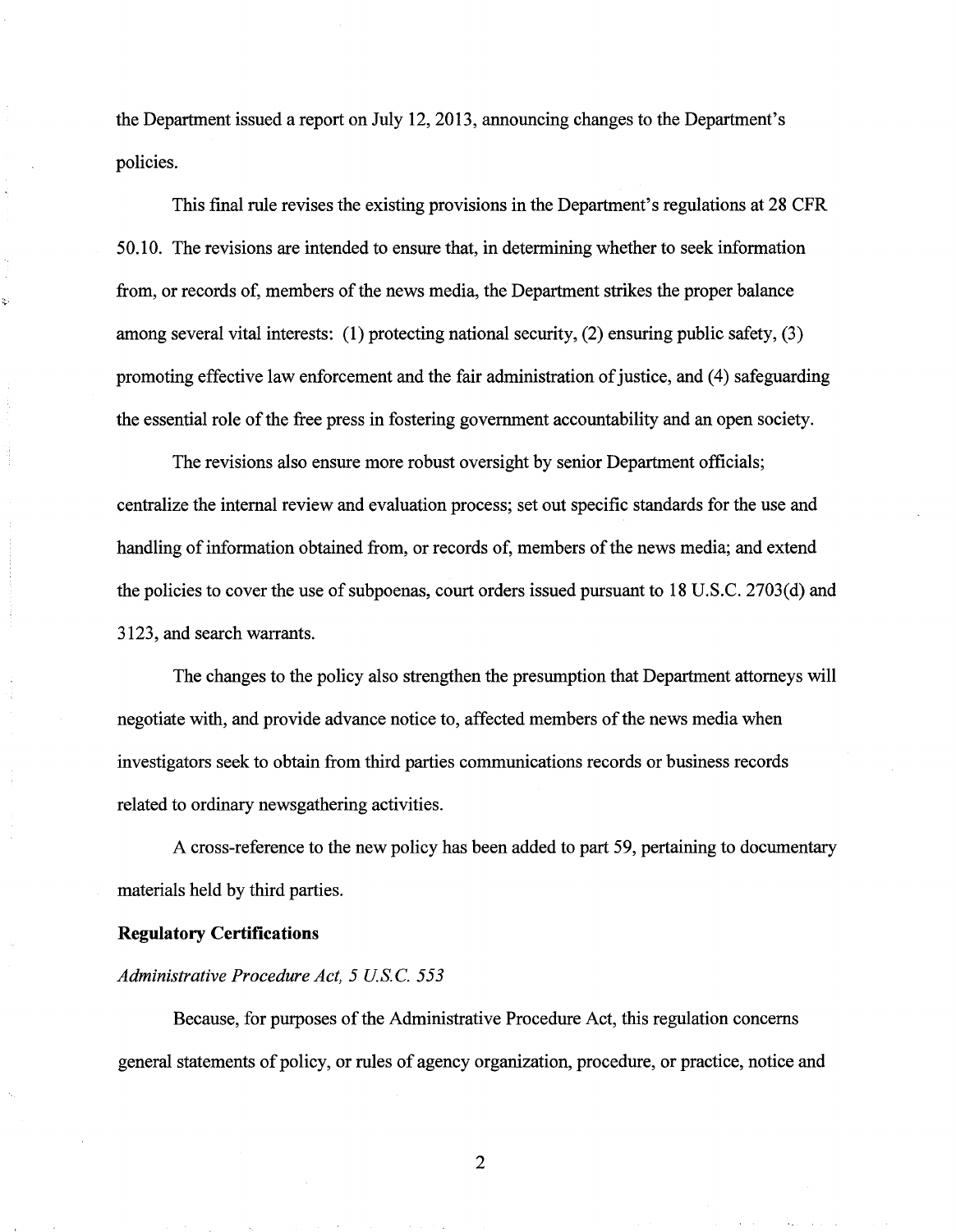comment and a delayed effective date are not required. See 5 U.S.C.  $553(b)(A)$ .

## *Regulatory Flexibility Act*

Because this final rule is not promulgated as a final rule under 5 U.S.C. 553 and was not required under that section to be published as a proposed rule, the requirements for the preparation of a regulatory flexibility analysis under 5 U.S.C. 604(a) do not apply. In any event, the Attorney General, in accordance with 5 U.S.C. 605(b), has reviewed this regulation and by approving it certifies that this regulation will not have a significant economic impact on a substantial number of small entities because it pertains to administrative matters affecting the Department.

## *Executive Orders 12866 and 13563 -Regulatory Planning and Review*

This action has been drafted and reviewed in accordance with Executive Order 12866, Regulatory Planning and Review, section 1(b), Principles of Regulation. This rule is limited to agency organization, management, or personnel matters as described by section  $3(d)(3)$  of Executive Order 12866 of September 30, 1993, and therefore is not a "regulation" as defined by that Executive Order. Accordingly, this action has not been reviewed by the Office of Management and Budget.

## *Executive Order 12988* - *Civil Justice Reform*

This regulation meets the applicable standards set forth in sections  $3(a)$  and  $3(b)(2)$  of Executive Order 12988 of February 5, 1996.

## *Executive Order 13132- Federalism.*

This regulation will not have substantial direct effects on the States, on the relationship between the national government and the States, or on distribution of power and responsibilities among the various levels of government. Therefore, in accordance with Executive Order 13132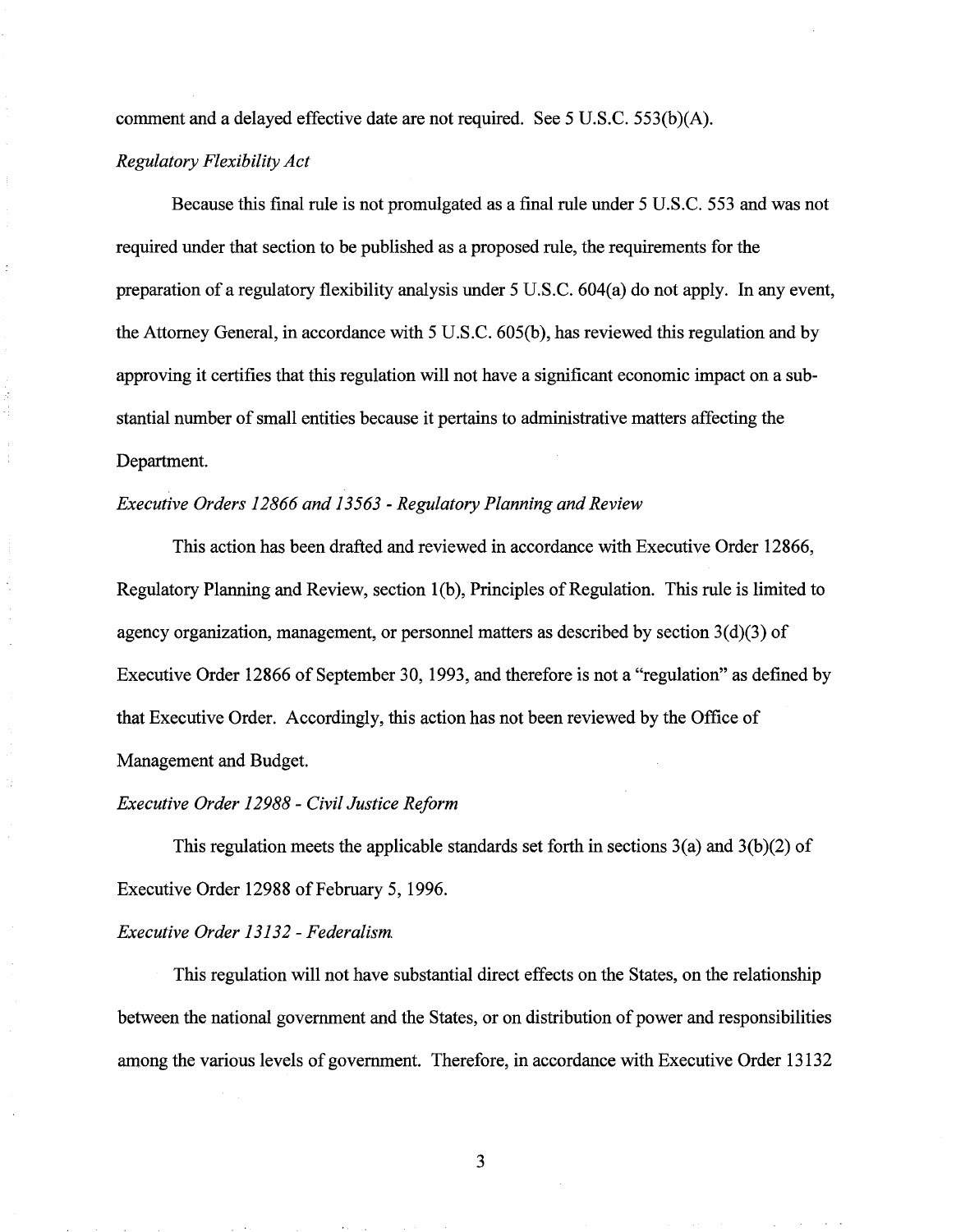of August 4, 1999, this rule does not have sufficient federalism implications to warrant the preparation of a federalism assessment.

### *Unfunded Mandates Reform Act of 1995*

This rule will not result in the expenditure by State, local, and tribal governments, in the aggregate, or by the private sector, of \$100 million or more in any one year, and it will not significantly or uniquely affect small governments. Therefore, no actions were deemed necessary under the provisions of the Unfunded Mandates Reform Act of 1995, Public Law 104-4.

### *Congressional Review Act*

This action pertains to agency management and does not substantially affect the rights or obligations of non-agency parties; accordingly, this action is not a "rule" as that term is used by the Congressional Review Act (Subtitle E of the Small Business Regulatory Enforcement Fairness Act of 1996 (SBREFA)). Therefore, the reporting requirement of 5 U.S.C. 801 does not apply.

## **List of Subjects in 28 CFR Part 50**

Administrative practice and procedure, Crime, News, Media, Subpoena, Search warrants.

## **List of Subjects in 28 CFR Part 59**

Administrative practice and procedure, Privacy, Search warrants.

Accordingly, for the reasons stated in the preamble, parts 50 and 59 of title 28 of the Code of Federal Regulations are amended as follows:

#### **PART 50- STATEMENTS OF POLICY**

1. The authority citation for part 50 is revised to read as follows:

Authority: 5 U.S.C. 301; 18 U.S.C. 1162; 28 U.S.C. 509, 510, 516, and 519; 42 U.S.C. 1921 *et seq.,* 1973c; and Pub. L. 107-273, 116 Stat. 1758, 1824.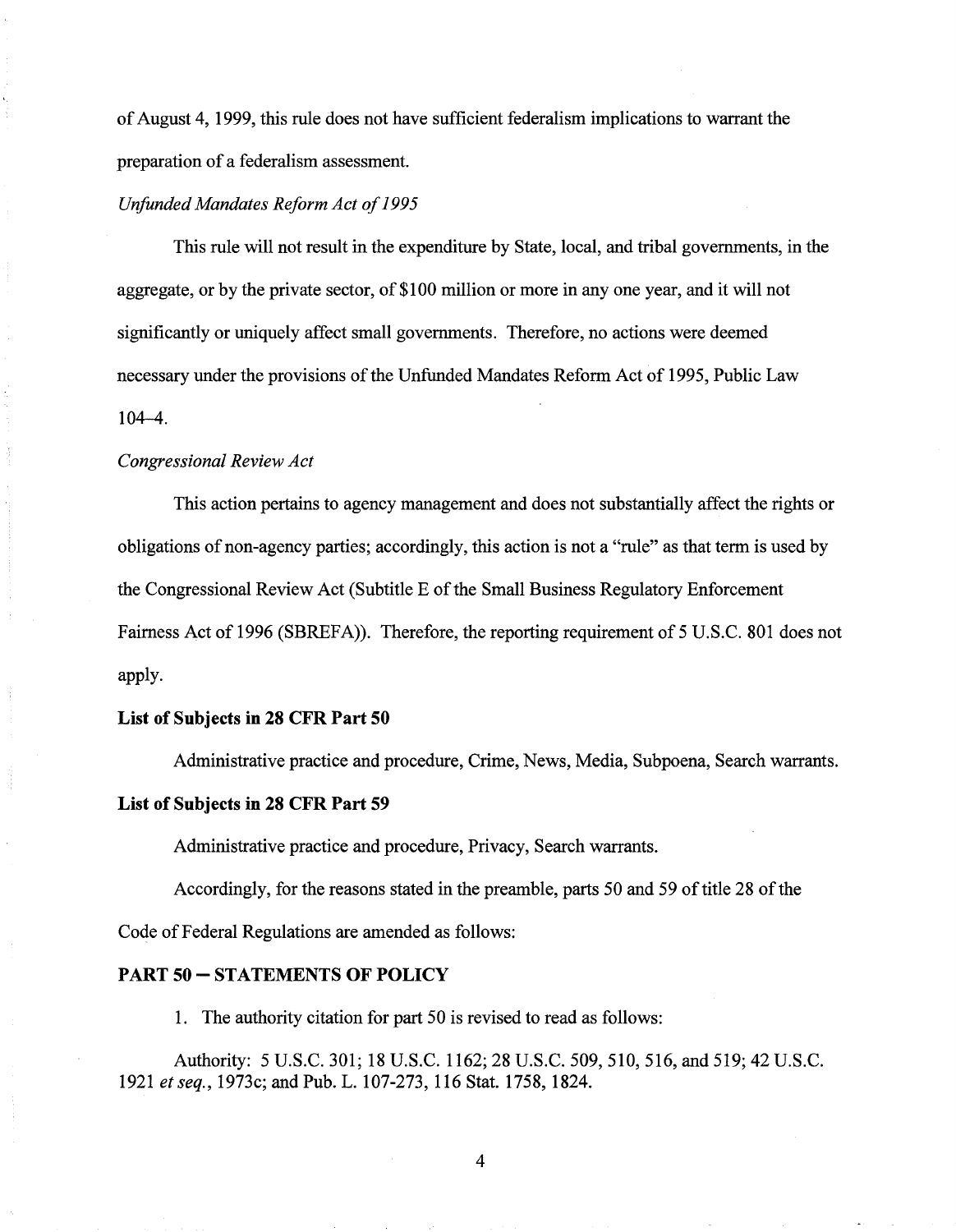2. Section 50.10 is revised to read as follows:

# § 50.10 Policy Regarding Obtaining Information From, or Records of, Members of the News Media; and Regarding Questioning, Arresting, or Charging Members of the News Media.

#### (a) Statement of Principles.

(1) Because freedom of the press can be no broader than the freedom of members ofthe news media to investigate and report the news, the Department's policy is intended to provide protection to members of the news media from certain law enforcement tools, whether criminal or civil, that might unreasonably impair ordinary newsgathering activities. The policy is not intended to extend special protections to members of the news media who are the focus of criminal investigations for conduct not based on, or within the scope of, ordinary newsgathering activities.

(2) In determining whether to seek information from, or records of, members of the news media, the approach in every instance must be to strike the proper balance among several vital interests: protecting national security, ensuring public safety, promoting effective law enforcement and the fair administration of justice, and safeguarding the essential role ofthe free press in fostering government accountability and an open society.

(3) The Department views the use of certain law enforcement tools, including subpoenas, court orders issued pursuant to 18 U.S.C. 2703(d) or 3123, and search warrants to seek information from, or records of, non-consenting members of the news media as extraordinary measures, not standard investigatory practices. Subpoenas or court orders issued pursuant to 18 U.S.C. 2703(d) or 3123, in particular, may be used, after authorization by the Attorney General, or by another senior official in accordance with the exceptions set forth in paragraph  $(c)(3)$  of this section, only to obtain information from, or records of, members of the news media when the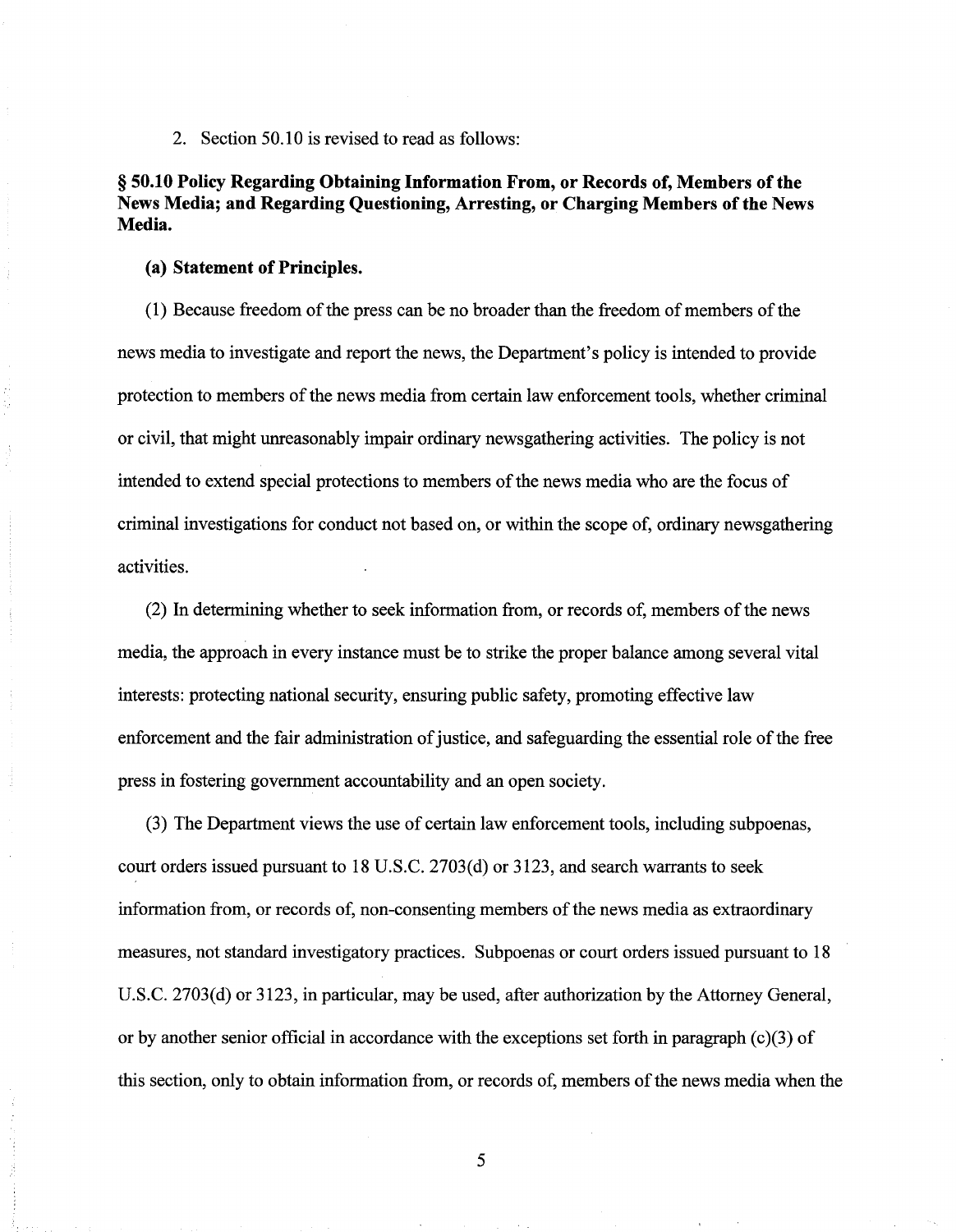information sought is essential to a successful investigation, prosecution, or litigation; after all reasonable alternative attempts have been made to obtain the information from alternative sources; and after negotiations with the affected member of the news media have been pursued, unless the Attorney General determines that, for compelling reasons, such negotiations would pose a clear and substantial threat to the integrity of the investigation, risk grave harm to national security, or present an imminent risk of death or serious bodily harm.

( 4) When the Attorney General has authorized the use of a subpoena, court order issued pursuant to 18 U.S.C. 2703(d) or 3123, or warrant to obtain from a third party communications records or business records of a member of the news media, the affected member of the news media shall be given reasonable and timely notice of the Attorney General's determination before the use of the subpoena, court order, or warrant, unless the Attorney General determines that, for compelling reasons, such notice would pose a clear and substantial threat to the integrity of the investigation, risk grave harm to national security, or present an imminent risk of death or serious bodily harm.

## **(b) Scope.**

(1) *Covered individuals and entities.* 

(i) The policy governs the use of certain law enforcement tools to obtain information from, or records of, members of the news media.

(ii) The protections of the policy do not extend to any individual or entity who is or is reasonably likely to be—

(A) A foreign power or agent of a foreign power, as those terms are defined in section 101 of the Foreign Intelligence Surveillance Act of 1978 (50 U.S.C. 1801);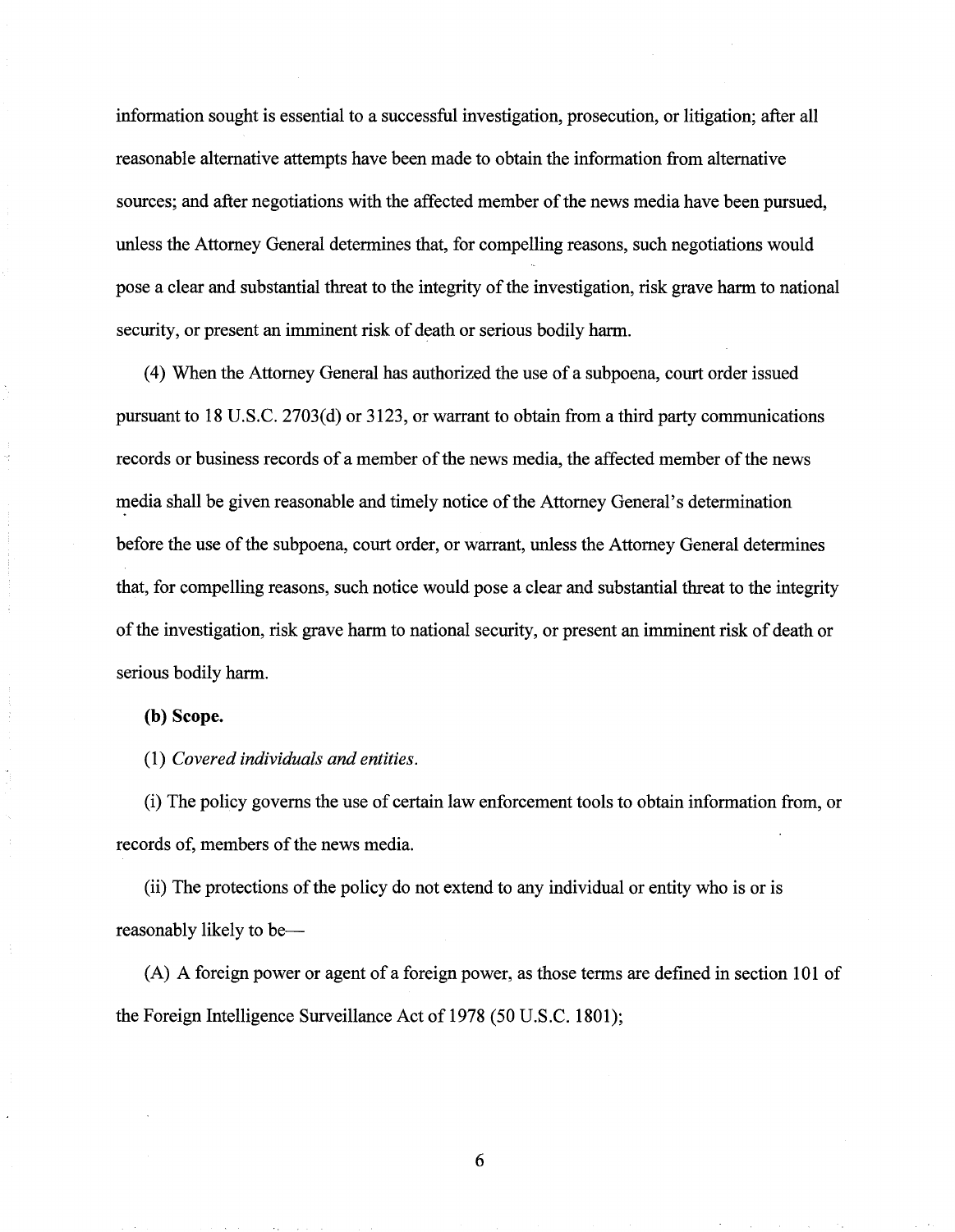(B) A member or affiliate of a foreign terrorist organization designated under section 219(a) of the Immigration and Nationality Act (8 U.S.C. 1189(a));

(C) Designated as a Specially Designated Global Terrorist by the Department of the Treasury under Executive Order No. 13224 of September 23,2001 (66 FR 49079);

(D) A specially designated terrorist as that term is defined in 31 CFR 595.311 (or any successor thereto);

(E) A terrorist organization as that term is defined in section 212(a)(3)(B)(vi) of the Immigration and Nationality Act (8 U.S.C. 1182(a)(3)(B)(vi));

(F) Committing or attempting to commit a crime of terrorism, as that offense is described in 18 U.S.C. 2331(5) or 2332b(g)(5);

(G) Committing or attempting the crime of providing material support or resources, as that term is defined in 18 U.S.C. 2339A(b)(1), to a terrorist organization; or

(H) Aiding, abetting, or conspiring in illegal activity with a person or organization described in paragraphs  $(b)(1)(ii)(A)$  through  $(G)$  of this section.

(2) *Covered law enforcement tools and records.* 

(i) The policy governs the use by law enforcement authorities of subpoenas or, in civil matters, other similar compulsory process such as a civil investigative demand (collectively "subpoenas") to obtain information from members of the news media, including documents, testimony, and other materials; and the use by law enforcement authorities of subpoenas, or court orders issued pursuant to 18 U.S.C. 2703(d) ("2703(d) order") or 18 U.S.C. 3123 ("3123 order"), to obtain from third parties "communications records" or "business records" of members of the news media.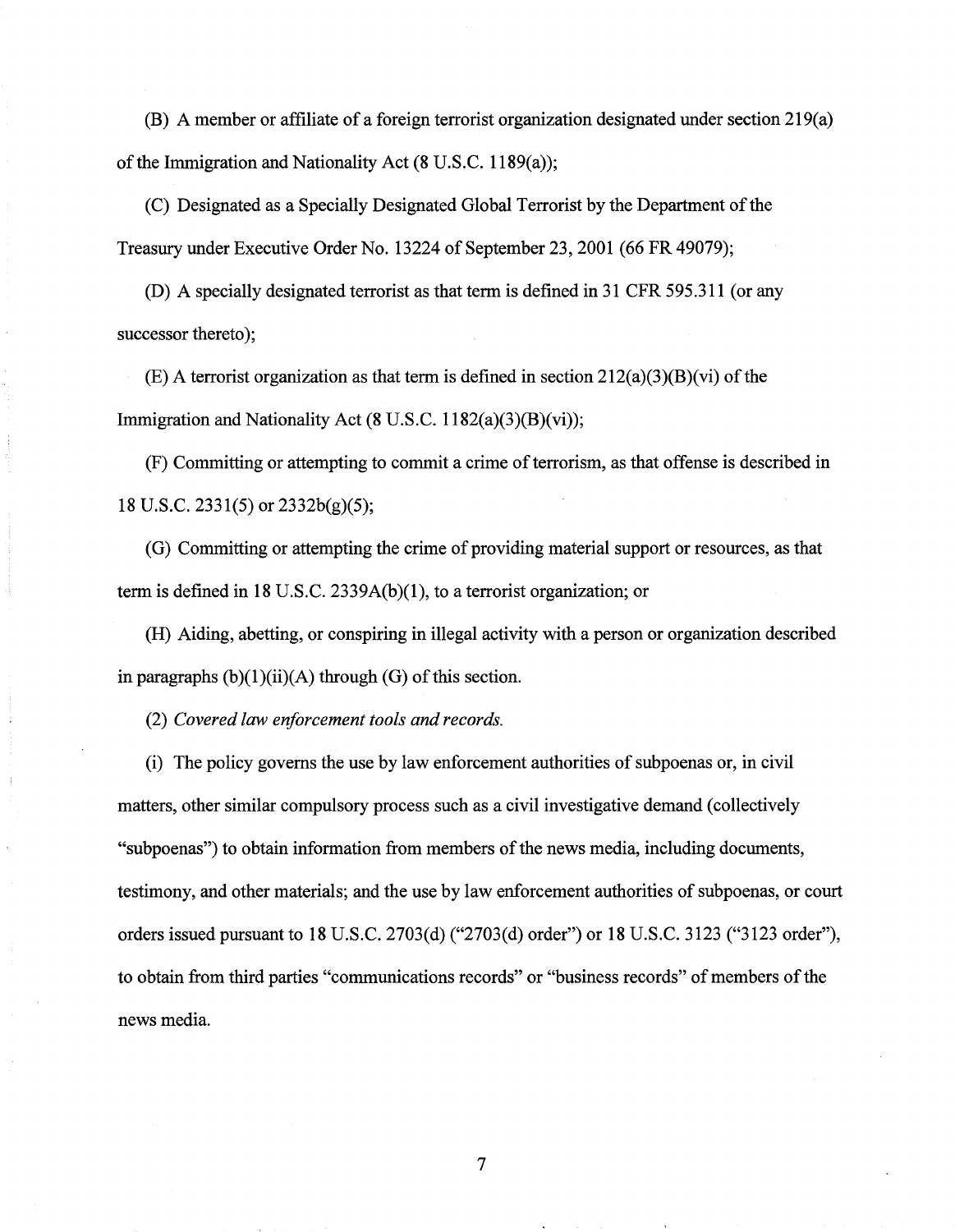(ii) The policy also governs applications for warrants to search the premises or property of members of the news media, pursuant to Federal Rule of Criminal Procedure 41; or to obtain from third-party "communication service providers" the communications records of members of the news media, pursuant to 18 U.S.C. 2703(a) and (b).

#### (3) *Definitions.*

(1 )(A) "Communications records" include the contents of electronic communications as well as source and destination information associated with communications, such as email transaction logs and local and long distance telephone connection records, stored or transmitted by a thirdparty communication service provider with which the member of the news media has a contractual relationship.

(B) Communications records do not include information described in 18 U.S.C.  $2703(c)(2)(A), (B), (D), (E), and (F).$ 

(ii) A "communication service provider" is a provider of an electronic communication service or remote computing service as defined, respectively, in 18 U.S.C. 2510(15) and 18 u.s.c. 2711(2).

 $(iii)(A)$  "Business records" include records of the activities, including the financial transactions, of a member of the news media related to the coverage, investigation, or reporting of news, which records are generated or maintained by a third party with which the member of the news media has a contractual relationship. Business records are limited to those that could provide information about the newsgathering techniques or sources of a member of the news media.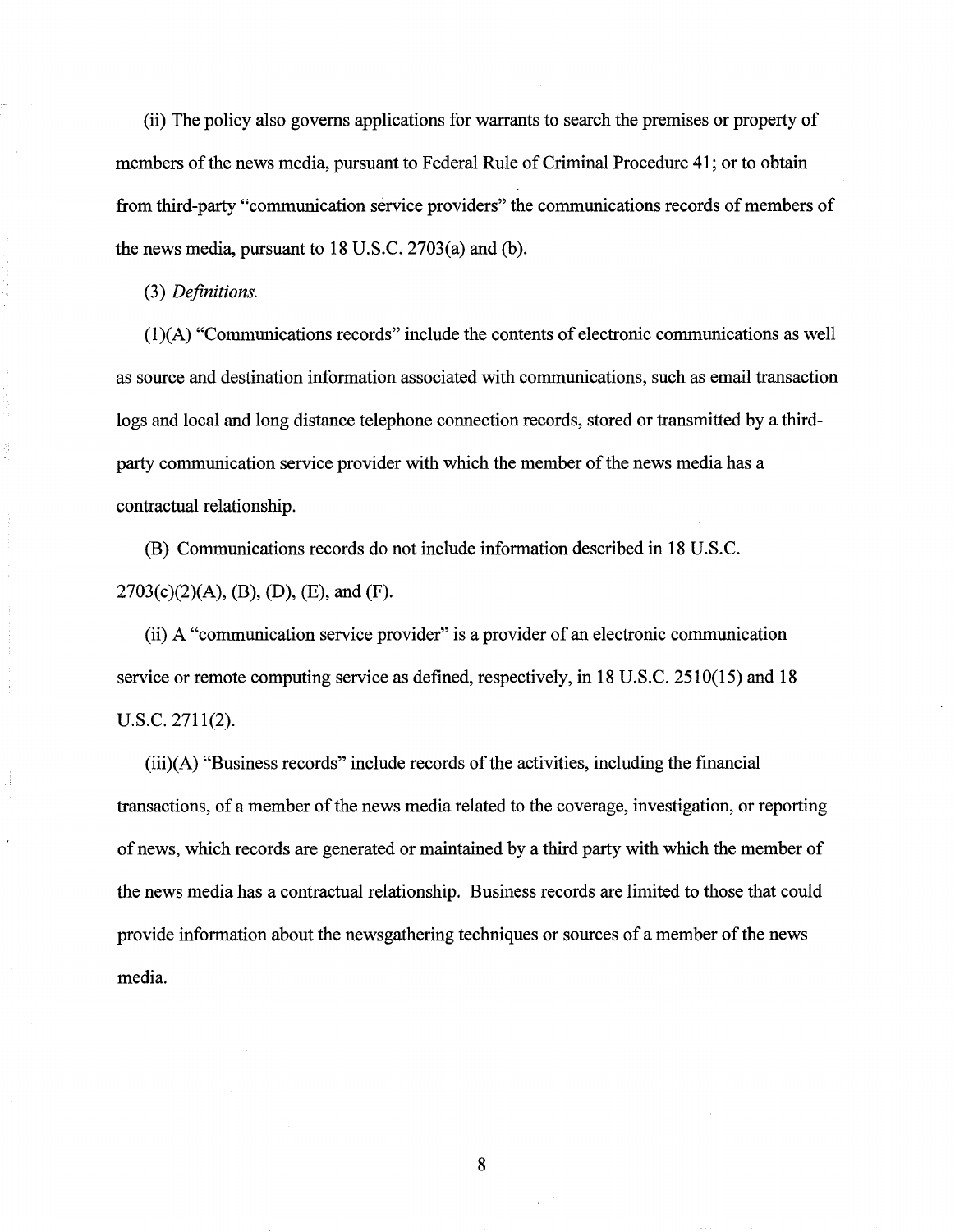(B) Business records do not include records unrelated to ordinary newsgathering activities, such as those related to the purely commercial, financial, administrative, or technical, operations of a news media entity.

(C) Business records do not include records that are created or maintained either by the government or by a contractor on behalf of the government.

**(c) Issuing subpoenas to members of the news media, or using subpoenas or court orders issued pursuant to 18 U.S.C. 2703(d) or 3123 to obtain from third parties communications records or business records of a member of the news media.** 

**(1)** Except as set forth in paragraph (c)(3) of this section, members ofthe Department must obtain the authorization of the Attorney General to issue a subpoena to a member of the news media; or to use a subpoena, 2703(d) order, or 3123 order to obtain from a third party communications records or business records of a member of the news media.

(2) Requests for the authorization of the Attorney General for the issuance of a subpoena to a member of the news media, or to use a subpoena, 2703(d) order, or 3123 order to obtain communications records or business records of a member of the news media, must personally be endorsed by the United States Attorney or Assistant Attorney General responsible for the matter.'

(3) *Exceptions to the Attorney General authorization requirement.* 

(i)(A) A United States Attorney or Assistant Attorney General responsible for the matter may authorize the issuance of a subpoena to a member of the news media (e.g., for documents, video or audio recordings, testimony, or other materials) if the member of the news media expressly agrees to provide the requested information in response to a subpoena. This exception applies, but is not limited, to both published and unpublished materials and aired and unaired recordings.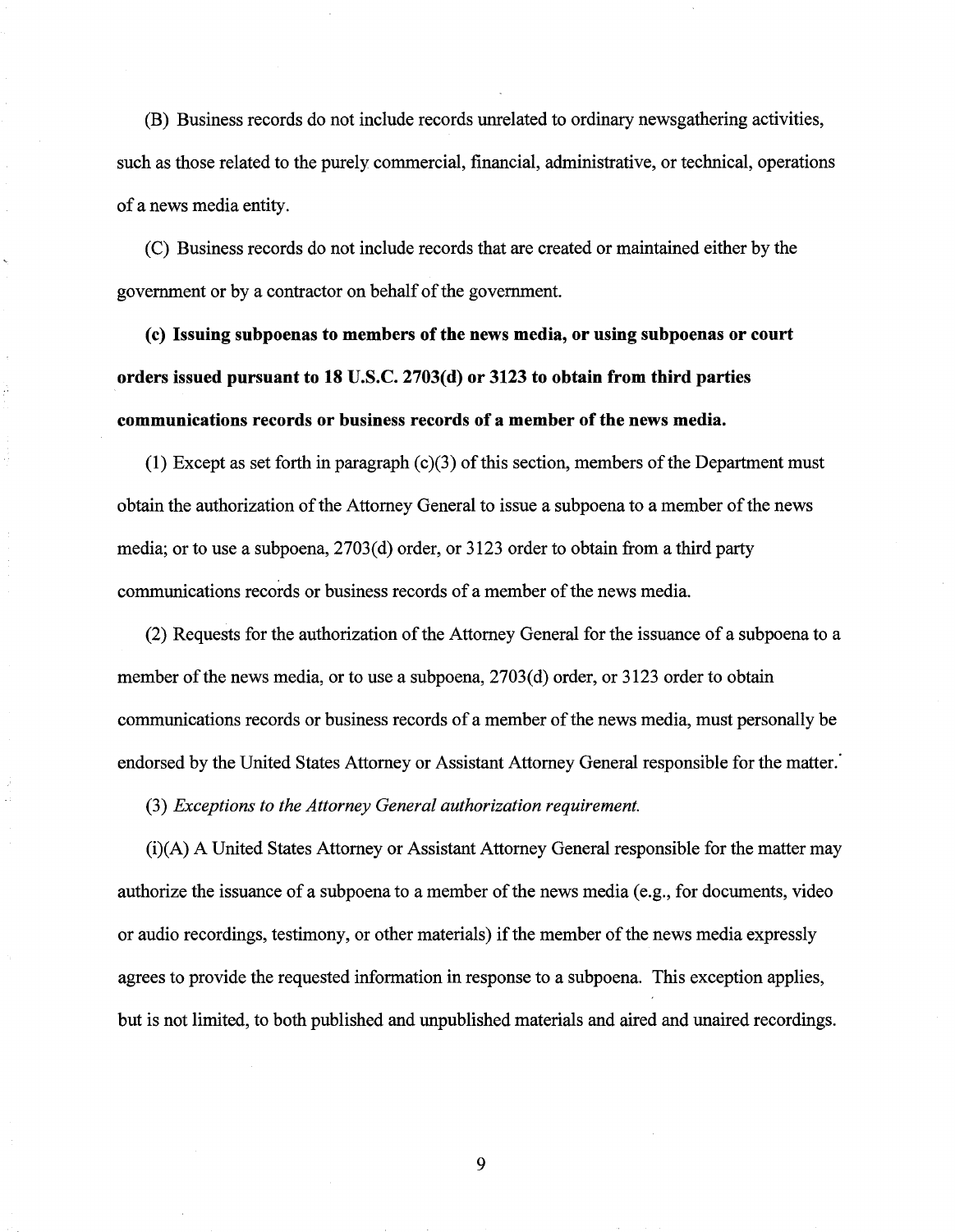(B) In the case of an authorization under paragraph  $(c)(3)(i)(A)$  of this section, the United States Attorney or Assistant Attorney General responsible for the matter shall provide notice to the Director of the Criminal Division's Office of Enforcement Operations within 10 business days of the authorization of the issuance of the subpoena.

(ii) In light of the intent of the policy to protect freedom of the press, ordinary newsgathering activities, and confidential news media sources, authorization of the Attorney General will not be required of members of the Department in the following circumstances:

(A) To issue subpoenas to news media entities for purely commercial, financial, administrative, technical, or other information unrelated to ordinary newsgathering activities; or for information or records relating to personnel not involved in ordinary newsgathering activities.

(B) To issue subpoenas to members of the news media for information related to public comments, messages, or postings by readers, viewers, customers, or subscribers, over which the member of the news media does not exercise editorial control prior to publication.

(C) To use subpoenas to obtain information from, or to use subpoenas, 2703(d) orders, or 3123 orders to obtain communications records or business records of, members ofthe news media who may be perpetrators or victims of, or witnesses to, crimes or other events, when such status (as a perpetrator, victim, or witness) is not based on, or within the scope of, ordinary newsgathering activities.

(iii) In the circumstances identified in paragraphs  $(c)(3)(ii)(A)$  through  $(C)$  of this section, the United States Attorney or Assistant Attorney General responsible for the matter must-

(A) Authorize the use of the subpoena or court order;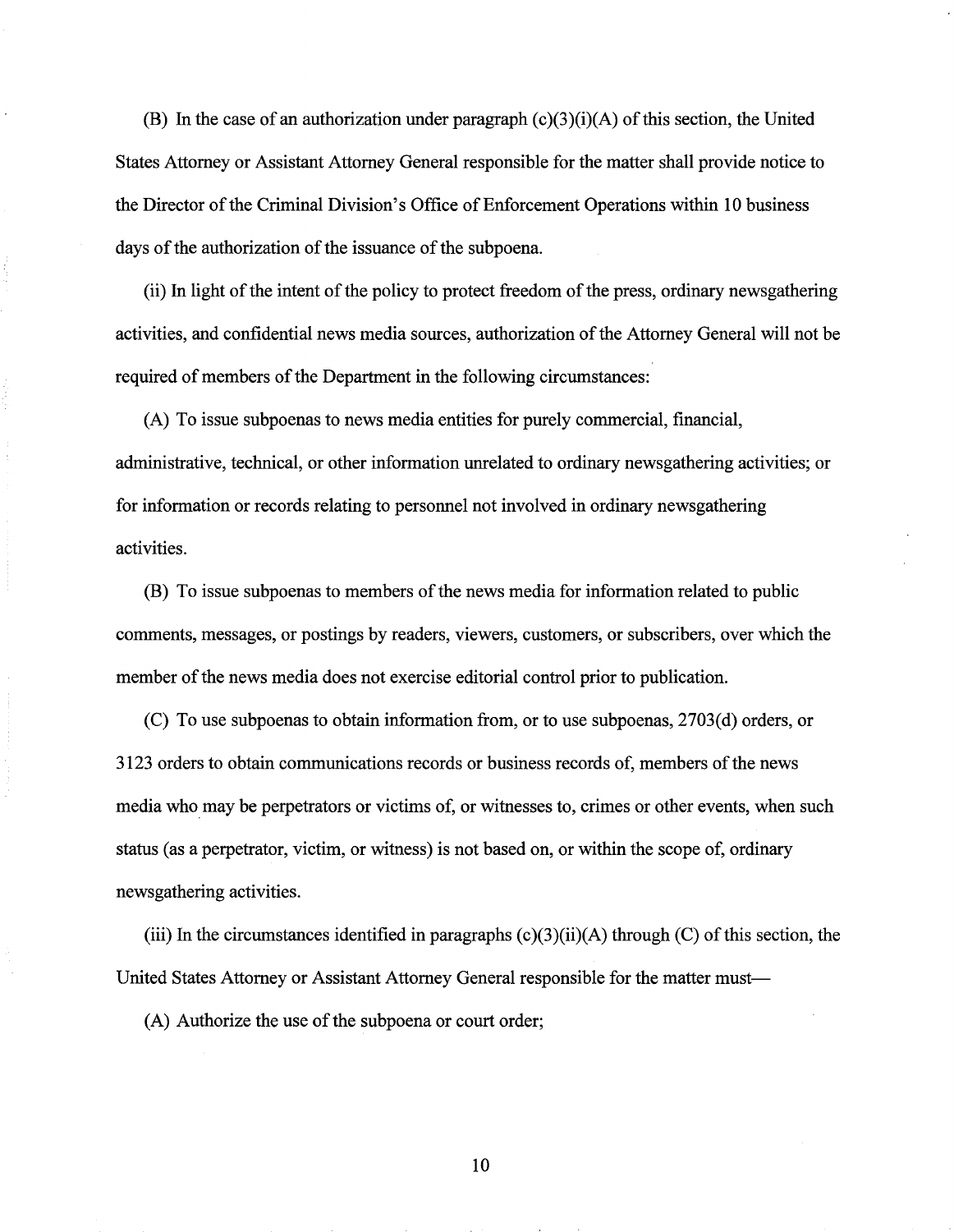(B) Consult with the Criminal Division regarding appropriate review and safeguarding protocols; and

(C) Provide a copy of the subpoena or court order to the Director of the Office of Public Affairs and to the Director of the Criminal Division's Office of Enforcement Operations within 1 0 business days of the authorization.

( 4) *Considerations for the Attorney General in determining whether to authorize the issuance of a subpoena to a member of the news media.* 

(i)(A) In criminal matters, there should be reasonable grounds to believe, based on public information, or information from non-media sources, that a crime has occurred, and that the information sought is essential to a successful investigation or prosecution. The subpoena should not be used to obtain peripheral, nonessential, or speculative information.

(B) In civil matters, there should be reasonable grounds to believe, based on public information or information from non-media sources, that the information sought is essential to the successful completion of the investigation or litigation in a case of substantial importance. The subpoena should not be used to obtain peripheral, nonessential, cumulative, or speculative information.

(ii) The government should have made all reasonable attempts to obtain the information from alternative, non-media sources.

(iii)(A) The government should have pursued negotiations with the affected member of the news media, unless the Attorney General determines that, for compelling reasons, such negotiations would pose a clear and substantial threat to the integrity of the investigation, risk grave harm to national security, or present an imminent risk of death or serious bodily harm. Where the nature of the investigation permits, the government should have explained to the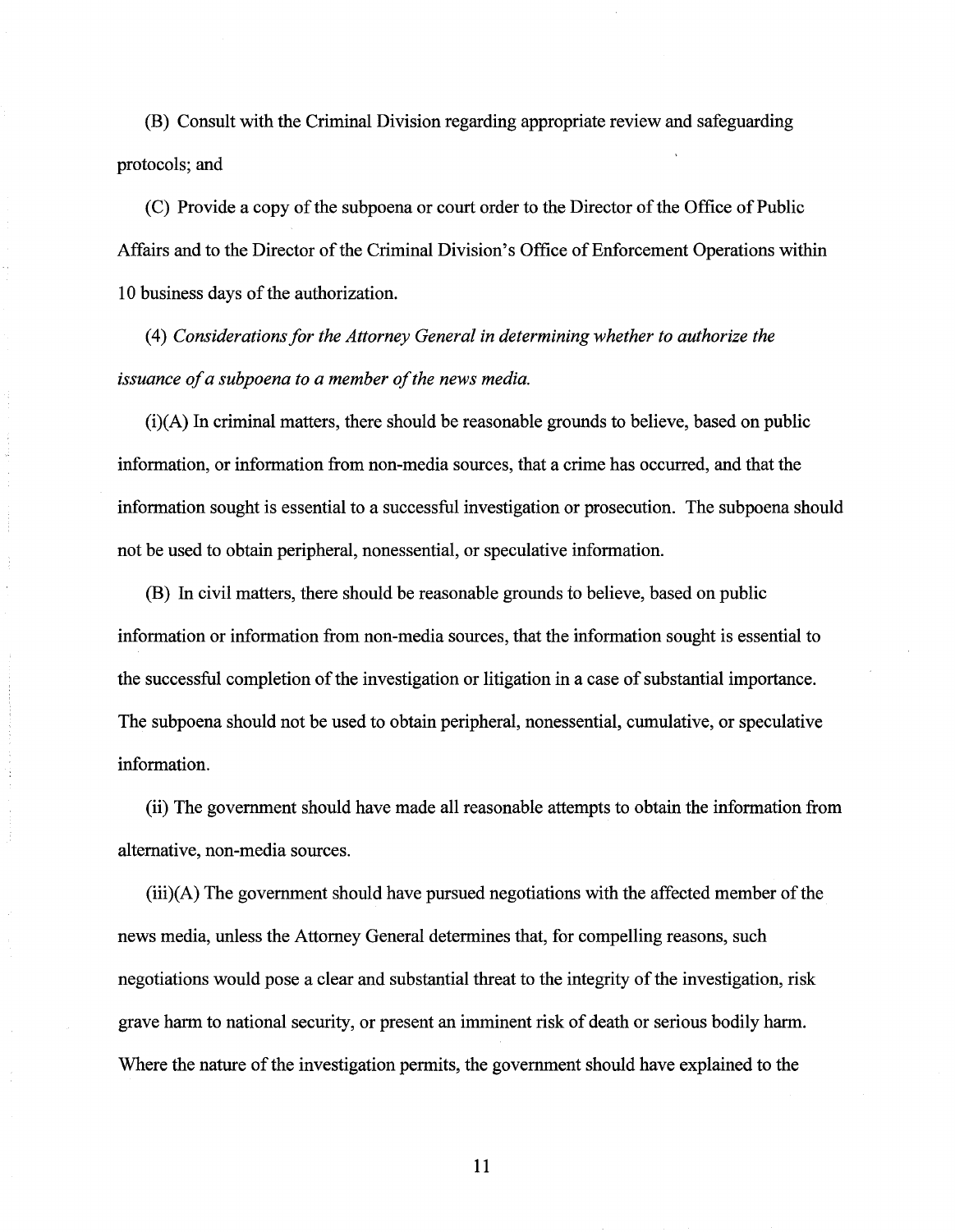member of the news media the government's needs in a particular investigation or prosecution, as well as its willingness to address the concerns of the member of the news media.

(B) The obligation to pursue negotiations with the affected member of the news media, unless excused by the Attorney General, is not intended to conflict with the requirement that members of the Department secure authorization from the Attorney General to question a member of the news media as required in paragraph (f)(1) of this section. Accordingly, members of the Department do not need to secure authorization from the Attorney General to pursue negotiations.

(iv) The proposed subpoena generally should be limited to the verification of published information and to such surrounding circumstances as relate to the accuracy of the published information.

(v) In investigations of unauthorized disclosures of national defense information or of classified information, where the Director of National Intelligence, after consultation with the relevant Department or agency head(s), certifies to the Attorney General the significance of the harm raised by the unauthorized disclosure and that the information disclosed was properly classified and reaffirms the intelligence community's continued support for the investigation and prosecution, the Attorney General may authorize the Department, in such investigations, to issue subpoenas to members of the news media. The certification will be sought not more than 30 days prior to the submission of the approval request to the Attorney General.

(vi) Requests should be treated with care to avoid interference with ordinary newsgathering activities or claims of harassment.

(vii) The proposed subpoena should be narrowly drawn. It should be directed at material and relevant information regarding a limited subject matter, should cover a reasonably limited period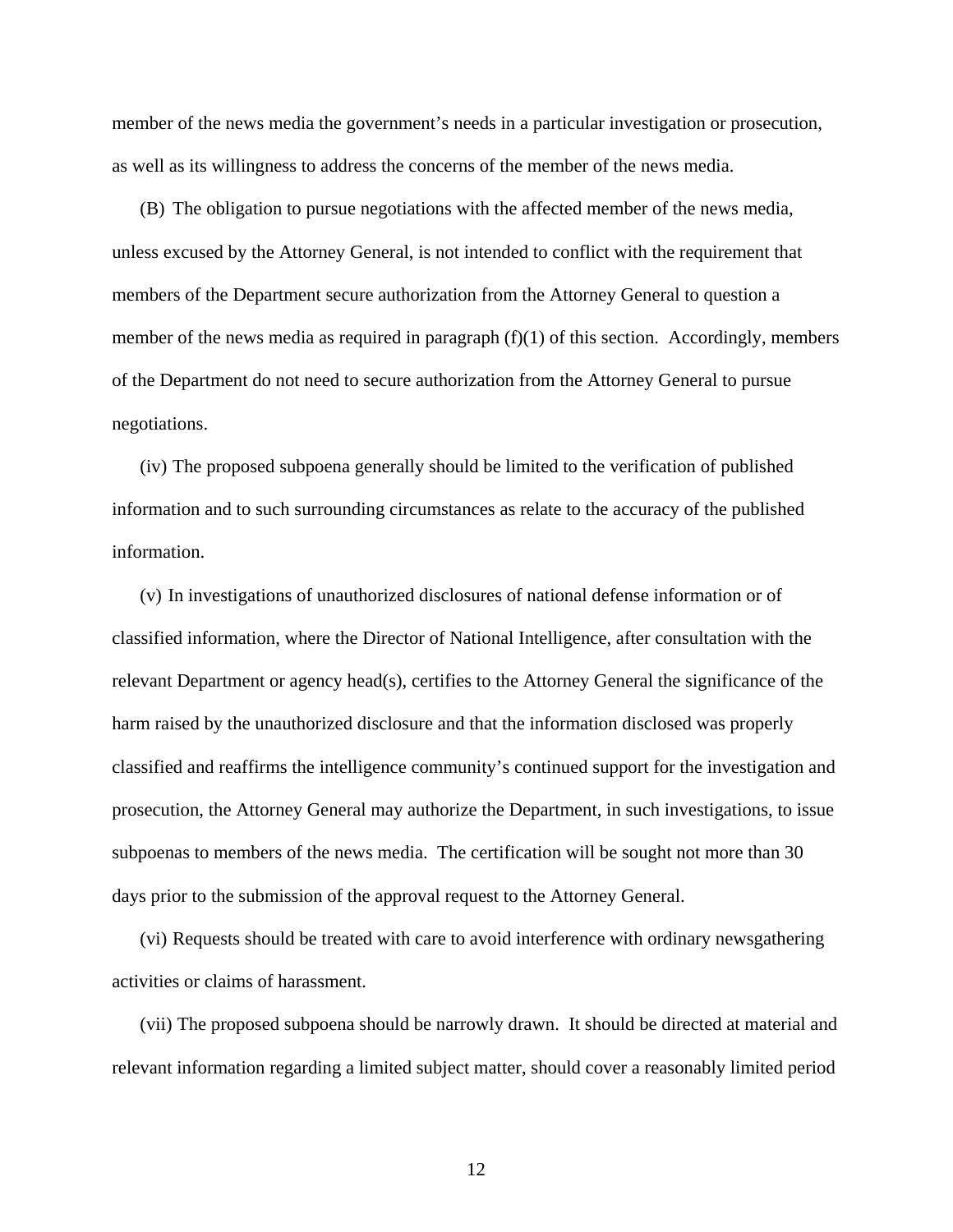of time, should avoid requiring production of a large volume of material, and should give reasonable and timely notice of the demand.

(5) *Considerations for the Attorney General in determining whether to authorize the use of a*  subpoena, 2703(d) order, or 3123 order to obtain from third parties the communications records *or business records of a member of the news media:* 

(i)(A) In criminal matters, there should be reasonable grounds to believe, based on public information, or information from non-media sources, that a crime has been committed, and that the information sought is essential to the successful investigation or prosecution of that crime. The subpoena or court order should not be used to obtain peripheral, nonessential, or speculative information.

(B) In civil matters, there should be reasonable grounds to believe, based on public information, or information from non-media sources, that the information sought is essential to the successful completion of the investigation or litigation in a case of substantial importance. The subpoena should not be used to obtain peripheral, nonessential, cumulative, or speculative information.

(ii) The use of a subpoena or court order to obtain from a third party communications records or business records of a member of the news media should be pursued only after the government has made all reasonable attempts to obtain the information from alternative sources.

(iii)(A) The government should have pursued negotiations with the affected member of the news media, unless the Attorney General determines that, for compelling reasons, such negotiations would pose a clear and substantial threat to the integrity of the investigation, risk grave harm to national security, or present an imminent risk of death or serious bodily harm.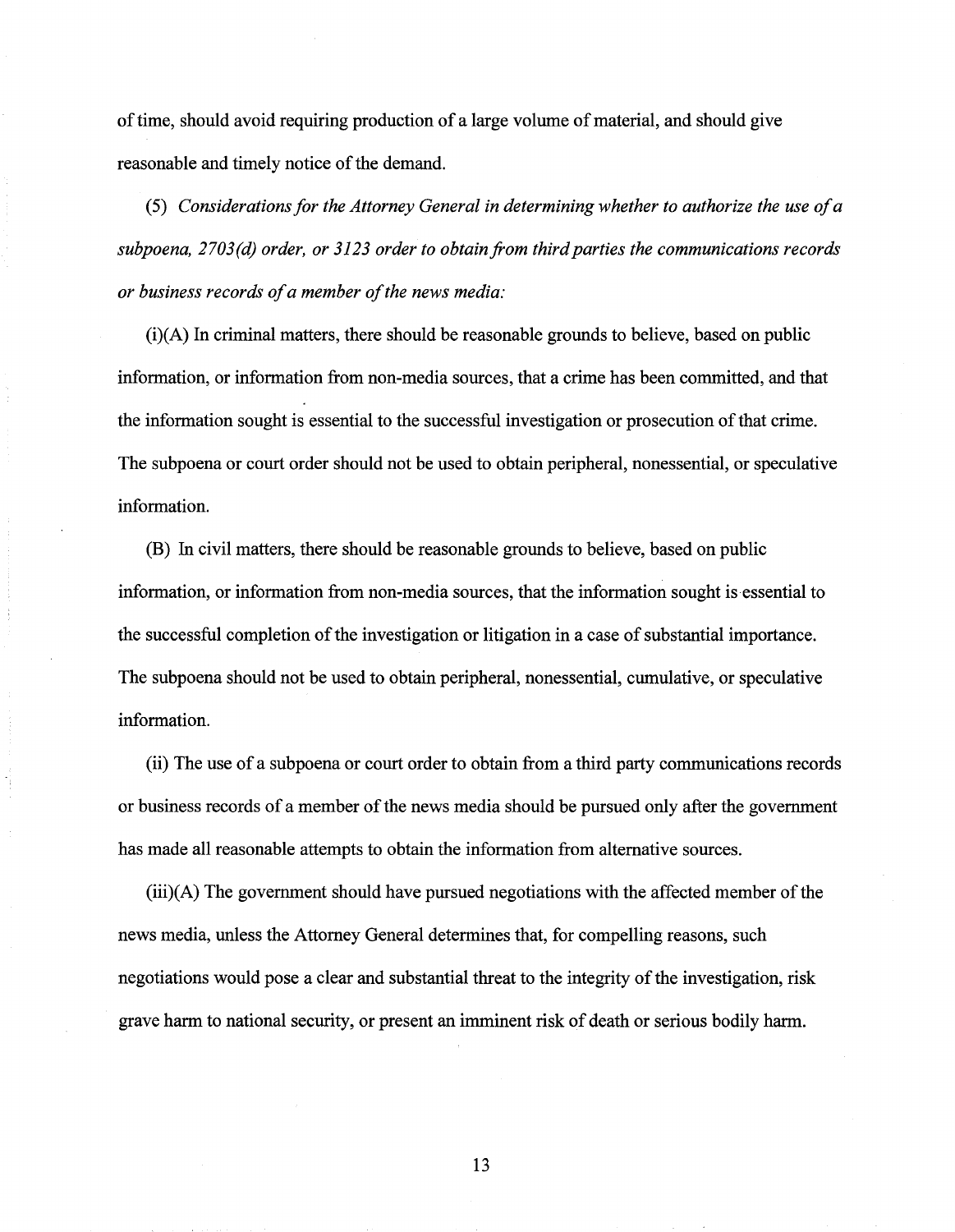(B) The obligation to pursue negotiations with the affected member of the news media, unless excused by the Attorney General, is not intended to conflict with the requirement that members of the Department secure authorization from the Attorney General to question a member of the news media as set forth in paragraph  $(f)(1)$  of this section. Accordingly, members of the Department do not need to secure authorization from the Attorney General to pursue negotiations.

(iv) In investigations of unauthorized disclosures of national defense information or of classified information, where the Director of National Intelligence, after consultation with the relevant Department or agency head(s), certifies to the Attorney General the significance of the harm raised by the unauthorized disclosure and that the information disclosed was properly classified and reaffirms the intelligence community's continued support for the investigation and prosecution, the Attorney General may authorize the Department, in such investigations, to use subpoenas or court orders issued pursuant to  $18$  U.S.C.  $2703$ (d) or  $3123$  to obtain communications records or business records of a member of the news media. The certification will be sought not more than 30 days prior to the submission of the approval request to the Attorney General.

(v) The proposed subpoena or court order should be narrowly drawn. It should be directed at material and relevant information regarding a limited subject matter, should cover a reasonably limited period of time, and should avoid requiring production of a large volume of material.

(vi) If appropriate, investigators should propose to use search protocols designed to minimize intrusion into potentially protected materials or newsgathering activities unrelated to the investigation, including but not limited to keyword searches (for electronic searches) and filter teams (reviewing teams separate from the prosecution and investigative teams).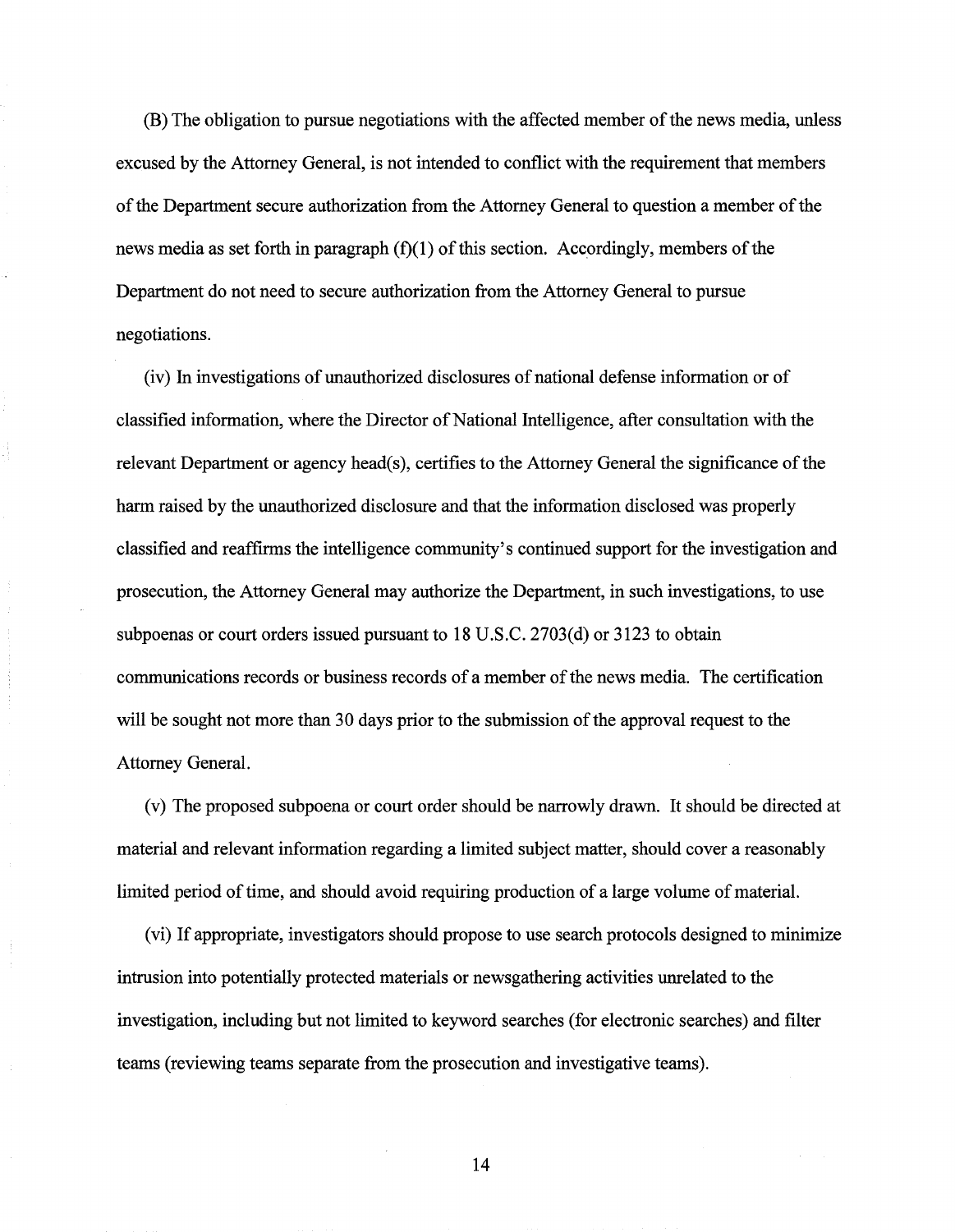**(d) Applying for warrants to search the premises, property, or communications records of members of the news media.** 

(1) Except as set forth in paragraph (d)(4) of this section, members of the Department must obtain the authorization of the Attorney General to apply for a warrant to search the premises, property, or communications records of a member of the news media.

(2) All requests for authorization of the Attorney General to apply for a warrant to search the premises, property, or communications records of a member of the news media must personally be endorsed by the United States Attorney or Assistant Attorney General responsible for the matter.

(3) In determining whether to authorize an application for a warrant to search the premises, property, or contents of communications records of a member of the news media, the Attorney General should take into account the considerations identified in paragraph  $(c)(5)$  of this section.

(4) Members of the Department may apply for a warrant to obtain work product materials or other documentary materials of a member of the news media pursuant to the "suspect exception" of the Privacy Protection Act ("PPA suspect exception"), 42 U.S.C. 2000aa(a)(1) & (b)(1), only when the member of the news media is a focus of a criminal investigation for conduct not based on, or within the scope of, ordinary newsgathering activities. In such instances, members of the Department must secure authorization from a Deputy Assistant Attorney General for the Criminal Division.

(5) Members of the Department should not be authorized to apply for a warrant to obtain work product materials or other documentary materials of a member of the news media under the PPA suspect exception, 42 U.S.C. 2000aa(a)(1) & (b)(1), if the sole purpose is to further the investigation of a person other than the member of the news media.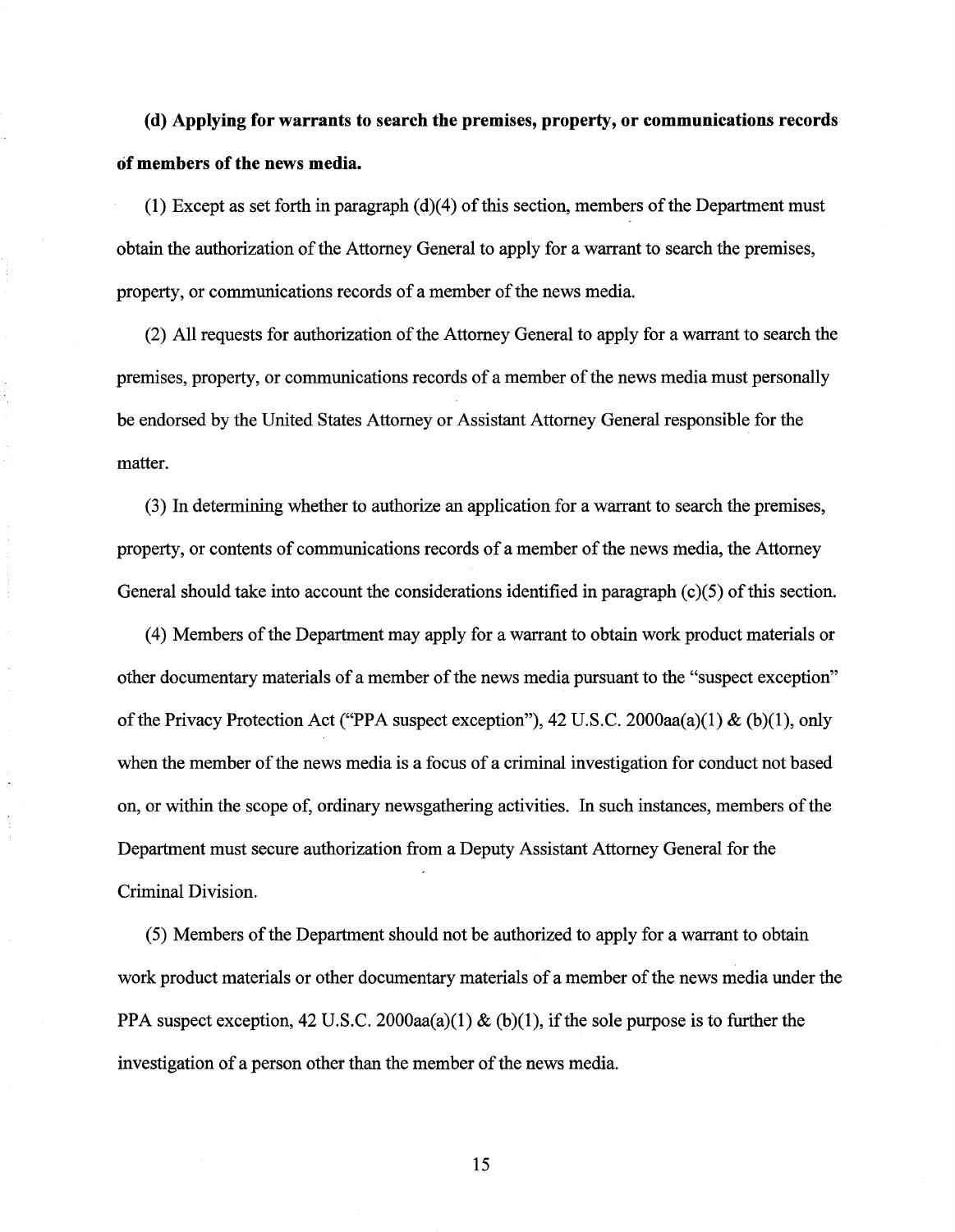( 6) A Deputy Assistant Attorney General for the Criminal Division may authorize, under an applicable PPA exception, an application for a warrant to search the premises, property, or communications records of an individual other than a member of the news media, but who is reasonably believed to have "a purpose to disseminate to the public a newspaper, book, broadcast, or other similar form of public communication." 42 U.S.C. 2000aa(a) & (b).

(7) In executing a warrant authorized by the Attorney General or by a Deputy Assistant Attorney General for the Criminal Division investigators should use search protocols designed to minimize intrusion into potentially protected materials or newsgathering activities unrelated to the investigation, including but not limited to keyword searches (for electronic searches) and filter teams (reviewing teams separate from the prosecution and investigative teams).

## (e) **Notice to affected member of the news media.**

 $(1)(A)$  When the Attorney General has authorized the use of a subpoena, court order, or warrant to obtain from a third party communications records or business records of a member of the news media, the affected member of the news media shall be given reasonable and timely notice of the Attorney General's determination before the use of the subpoena, court order, or warrant, unless the Attorney General determines that, for compelling reasons, such notice would pose a clear and substantial threat to the integrity of the investigation, risk grave harm to national security, or present an imminent risk of death or serious bodily harm.

(B) The mere possibility that notice to the affected member of the news media, and potential judicial review, might delay the investigation is not, on its own, a compelling reason to delay notice.

(2) When the Attorney General has authorized the use of a subpoena, court order, or warrant to obtain communications records or business records of a member of the news media, and the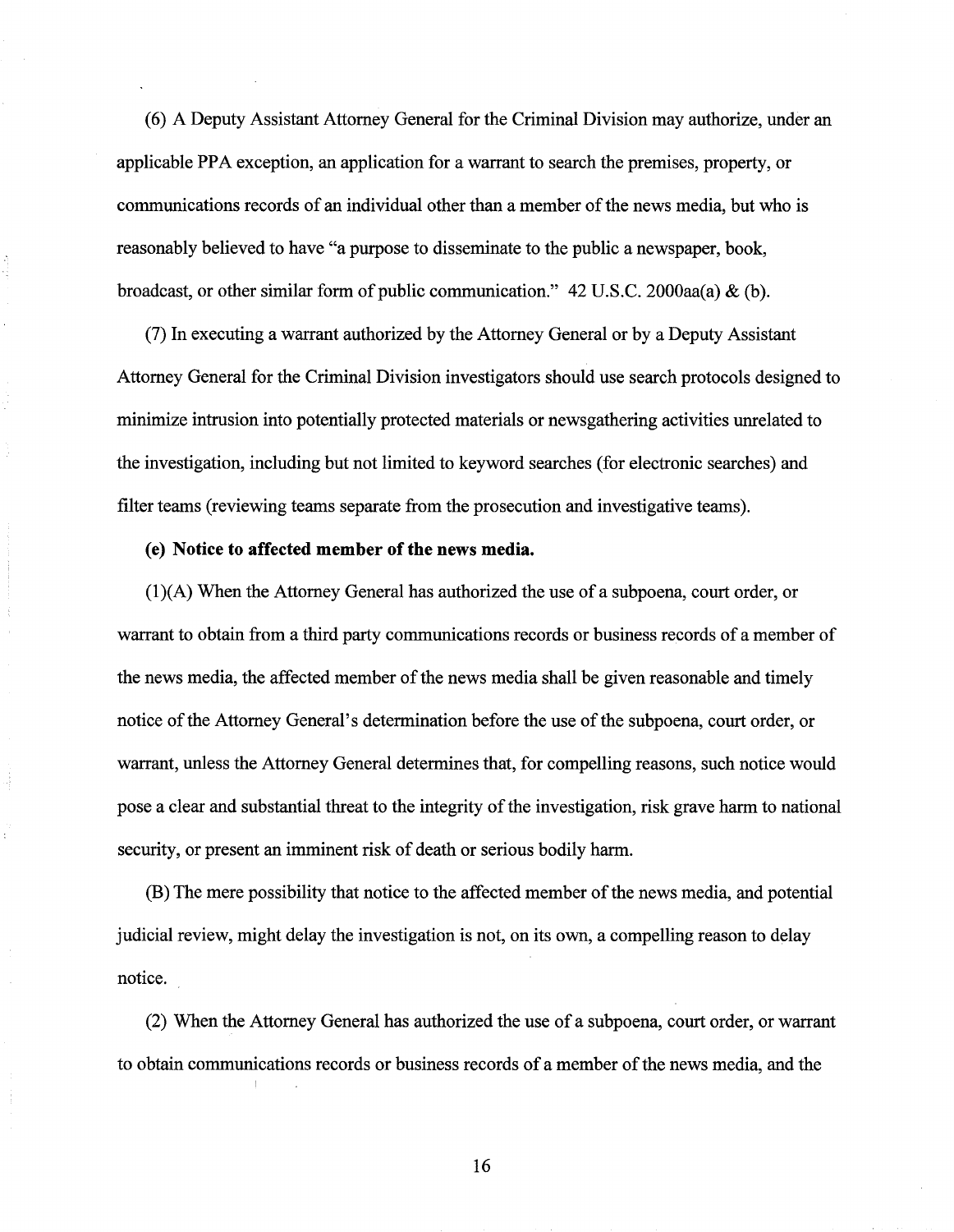affected member of the news media has not been given notice of the Attorney General's determination before the use of the subpoena, court order, or warrant, the United States Attorney or Assistant Attorney General responsible for the matter shall provide to the affected member of the news media notice of the order or warrant as soon as it is determined that such notice will no longer pose a clear and substantial threat to the integrity of the investigation, risk grave harm to national security, or present an imminent risk of death or serious bodily harm. In any event, such notice shall occur within 45 days of the government's receipt of any return made pursuant to the subpoena, court order, or warrant, except that the Attorney General may authorize delay of notice for an additional 45 days if he or she determines that, for compelling reasons, such notice would pose a clear and substantial threat to the integrity of the investigation, risk grave harm to national security, or present an imminent risk of death or serious bodily harm. No further delays may be sought beyond the 90-day period.

(3) The United States Attorney or Assistant Attorney General responsible for the matter shall provide to the Director of the Office of Public Affairs and to the Director of the Criminal Division's Office of Enforcement Operations a copy of any notice to be provided to a member of the news media whose communications records or business records were sought or obtained at least 10 business days before such notice is provided to the affected member of the news media, and immediately after such notice is, in fact, provided to the affected member of the news media.

**(f) Questioning members of the news media about, arresting members of the news media for, or charging members of the news media with, criminal conduct they are suspected of having committed in the course of, or arising out of, the coverage or investigation of news, or while engaged in the performance of duties undertaken as members of the news media.**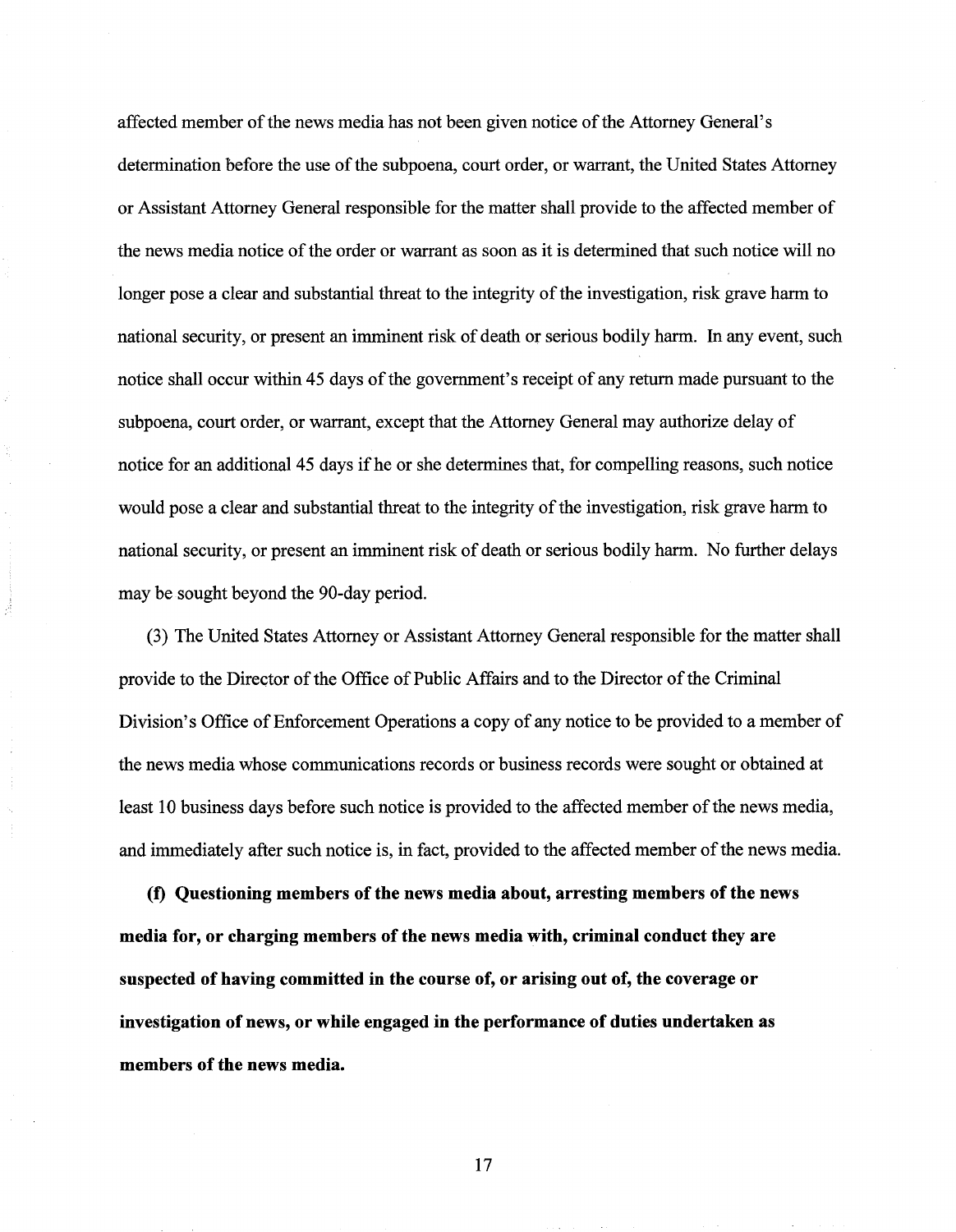(1) No member of the Department shall subject a member of the news media to questioning as to any offense that he or she is suspected of having committed in the course of, or arising out of, the coverage or investigation of news, or while engaged in the performance of duties undertaken as a member of the news media, without notice to the Director of the Office of Public Affairs and the express authorization of the Attorney General. The government need not view the member of the news media as a subject or target of an investigation, or have the intent to prosecute the member of the news media, to trigger the requirement that the Attorney General must authorize such questioning.

(2) No member of the Department shall seek a warrant for an arrest, or conduct an arrest, of a member of the news media for any offense that he or she is suspected of having committed in the course of, or arising out of, the coverage or investigation of news, or while engaged in the performance of duties undertaken as a member of the news media, without notice to the Director of the Office of Public Affairs and the express authorization of the Attorney General.

(3) No member of the Department shall present information to a grand jury seeking a bill of indictment, or file an information, against a member of the news media for any offense that he or she is suspected of having committed in the course of, or arising out of, the coverage or investigation of news, or while engaged in the performance of duties undertaken as a member of the news media, without notice to the Director of the Office of Public Affairs and the express authorization of the Attorney General.

( 4) In requesting the Attorney General's authorization to question, to arrest or to seek an arrest warrant for, or to present information to a grand jury seeking an indictment or to file an information against, a member of the news media for an offense that he or she is suspected of having committed during the course of, or arising out of, the coverage or investigation of news,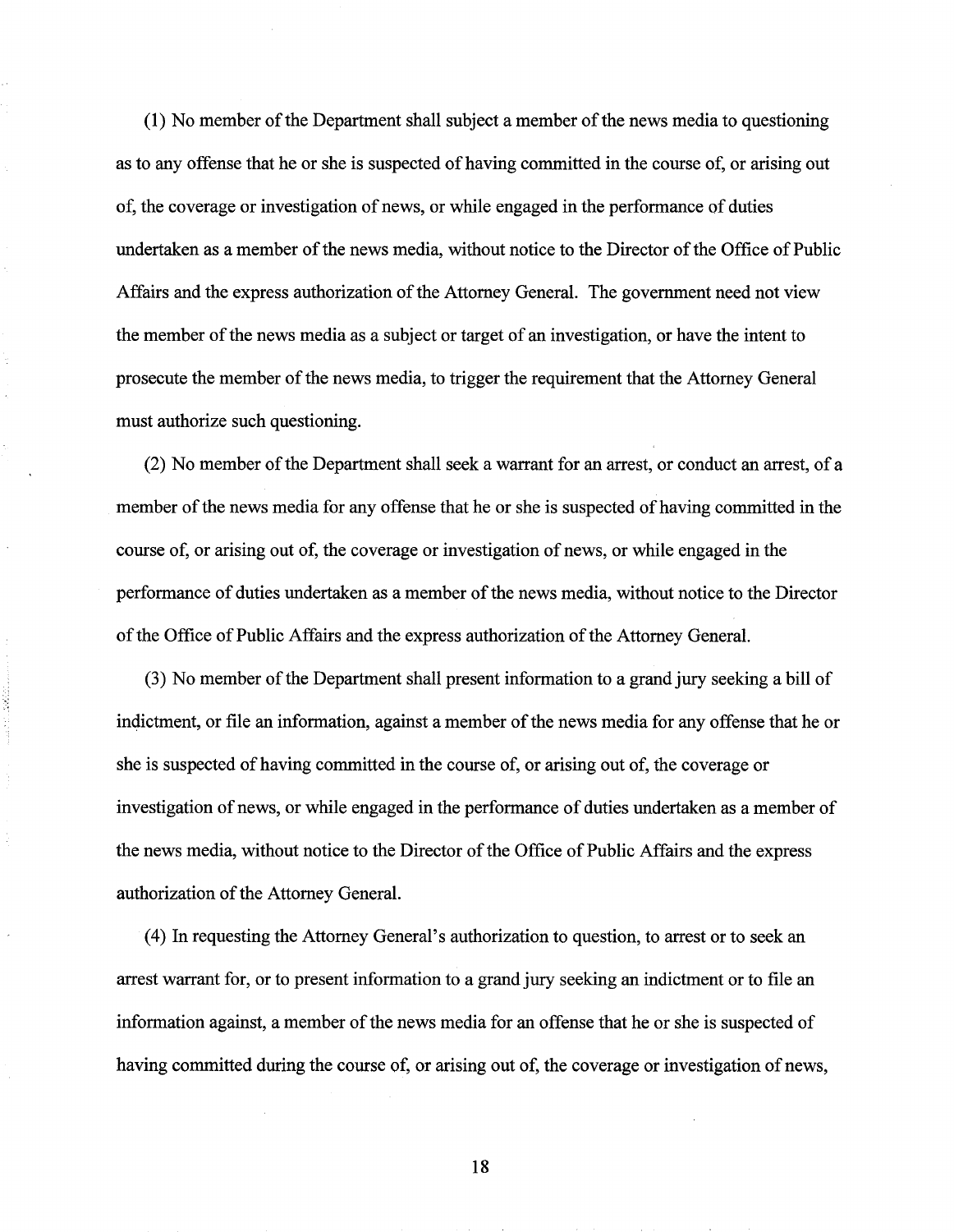or while engaged in the performance of duties undertaken as a member of the news media, a member of the Department shall state all facts necessary for a determination by the Attorney General.

## (g) **Exigent circumstances.**

(1 )(A) A Deputy Assistant Attorney General for the Criminal Division may authorize the use of a subpoena or court order, as described in paragraph (c) of this section, or the questioning, arrest, or charging of a member of the news media, as described in paragraph (f) of this section, if he or she determines that the exigent use of such law enforcement tool or technique is necessary to prevent or mitigate an act of terrorism; other acts that are reasonably likely to cause significant and articulable harm to national security; death; kidnapping; substantial bodily harm; conduct that constitutes a specified offense against a minor (for example, as those terms are defined in section 111 of the Adam Walsh Child Protection and Safety Act of 2006, 42 U.S.C. 16911), or an attempt or conspiracy to commit such a criminal offense; or incapacitation or destruction of critical infrastructure (for example, as defined in section  $1016(e)$  of the USA PATRIOT Act, 42 U.S.C. 5195c(e)).

(B) A Deputy Assistant Attorney General for the Criminal Division may authorize an application for a warrant, as described in paragraph (d) of this section, if there is reason to believe that the immediate seizure of the materials at issue is necessary to prevent the death of, or serious bodily injury to, a human being, as provided in 42 U.S.C. 2000aa(a)(2) and (b)(2).

(2) Within 10 business days of a Deputy Assistant Attorney General for the Criminal Division approving a request under paragraph (g) of this section, the United States Attorney or Assistant Attorney General responsible for the matter shall provide to the Attorney General and